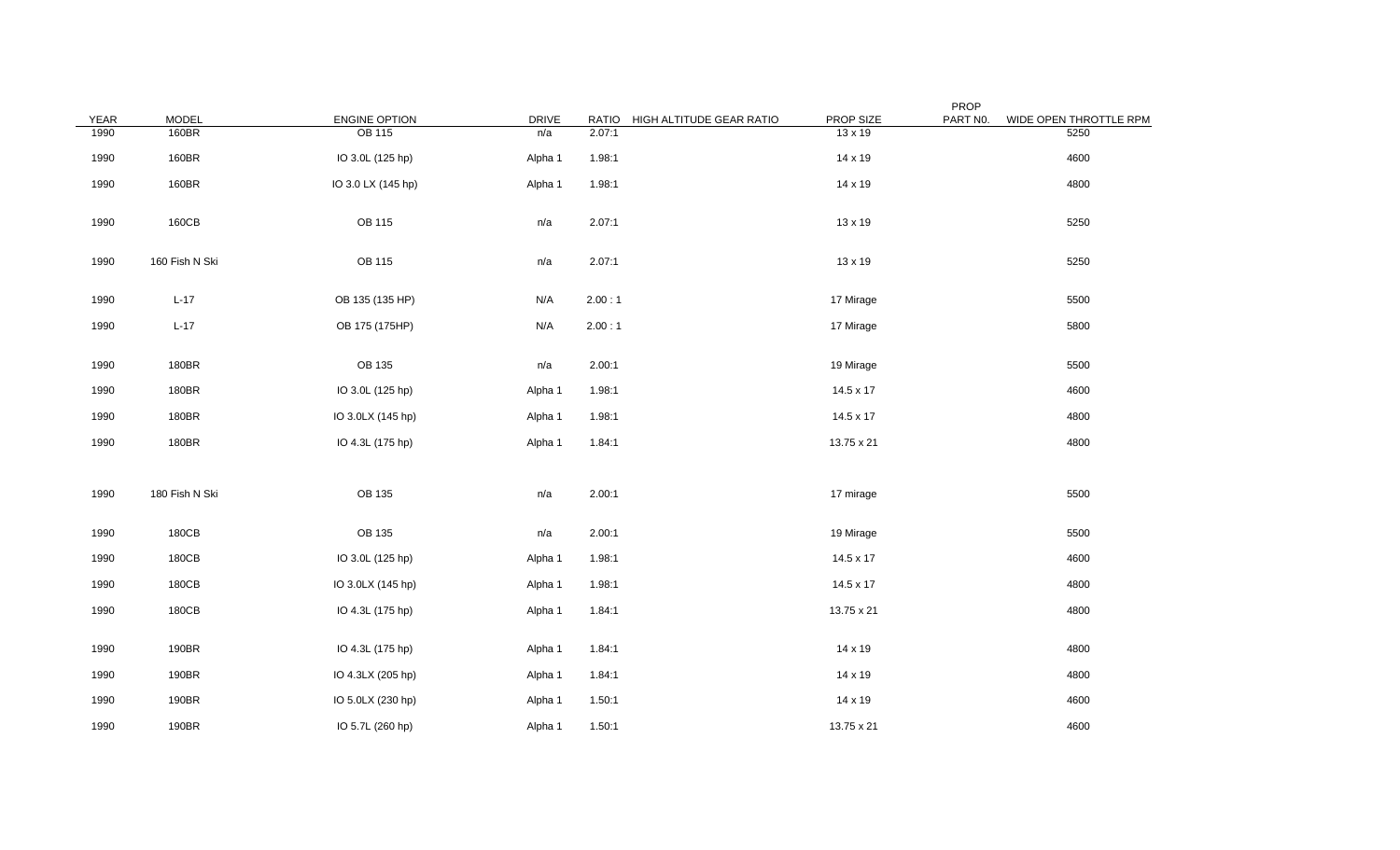|      | 190CB            | IO 4.3L (175 hp)  | Alpha 1 | 1.84:1 | 14 x 19          | 4800 |
|------|------------------|-------------------|---------|--------|------------------|------|
| 1990 | 190CB            | IO 4.3LX (205 hp) | Alpha 1 | 1.84:1 | 14 x 19          | 4800 |
| 1990 | 190CB            | IO 5.0LX (230 hp) | Alpha 1 | 1.50:1 | 14 x 19          | 4600 |
| 1990 | 190CB            | IO 5.7L (260 hp)  | Alpha 1 | 1.50:1 | 13.75 x 21       | 4600 |
|      |                  |                   |         |        |                  |      |
| 1990 | 200BR            | IO 4.3L (175 hp)  | Alpha 1 | 1.84:1 | 14 x 19          | 4800 |
| 1990 | 200BR            | IO 4.3LX (205 hp) | Alpha 1 | 1.84:1 | 13.75 x 21       | 4800 |
| 1990 | 200BR            | IO 5.0LX (230 hp) | Alpha 1 | 1.50:1 | 14.5 x 17        | 4600 |
|      |                  |                   |         |        |                  |      |
| 1990 | $200\mathrm{CC}$ | IO 4.3L (175 hp)  | Alpha 1 | 1.84:1 | 14 x 19          | 4800 |
| 1990 | $200\mathrm{CC}$ | IO 4.3LX (205 hp) | Alpha 1 | 1.84:1 | 13.75 x 21       | 4800 |
| 1990 | $200\mathrm{CC}$ | IO 5.0LX (230 hp) | Alpha 1 | 1.50:1 | 14.5 x 17        | 4600 |
| 1990 | $L-20$           | OB 135 (135HP)    | N/A     | 2.00:1 | 17 Mirage        | 5500 |
|      |                  |                   |         |        |                  |      |
| 1990 | $L-20$           | OB 175 (175HP)    | N/A     | 1.86:1 | 17 Mirage        | 5800 |
|      |                  |                   |         |        |                  |      |
| 1990 | 210BR            | IO 5.0LX (230 hp) | Alpha 1 | 1.50:1 | 14.5 x 17        | 4600 |
| 1990 | 210BR            | IO 5.7L (260 hp)  | Alpha 1 | 1.50:1 | 14 x 19          | 4600 |
|      |                  |                   |         |        |                  |      |
| 1990 | 220CC            | IO 4.3L (175 hp)  | Alpha 1 | 1.84:1 | $14.5 \times 17$ | 4800 |
| 1990 | 220CC            | IO 4.3LX (205 hp) | Alpha 1 | 1.84:1 | $14.5 \times 17$ | 4800 |
| 1990 | 220CC            | IO 5.0LX (230 hp) | Alpha 1 | 1.50:1 | 14.5 x 17        | 4600 |
| 1990 | 220CC            | IO 5.7L (260 hp)  | Alpha 1 | 1.50:1 | 14.5 x 17        | 4600 |
|      |                  |                   |         |        |                  |      |
| 1990 | 220OV            | IO 4.3L (175 hp)  | Alpha 1 | 1.84:1 | 14.5 x 17        | 4800 |
| 1990 | 220OV            | IO 4.3LX (205 hp) | Alpha 1 | 1.84:1 | $14.5 \times 17$ | 4800 |
| 1990 | 220OV            | IO 5.0LX (230 hp) | Alpha 1 | 1.50:1 | 14.5 x 17        | 4600 |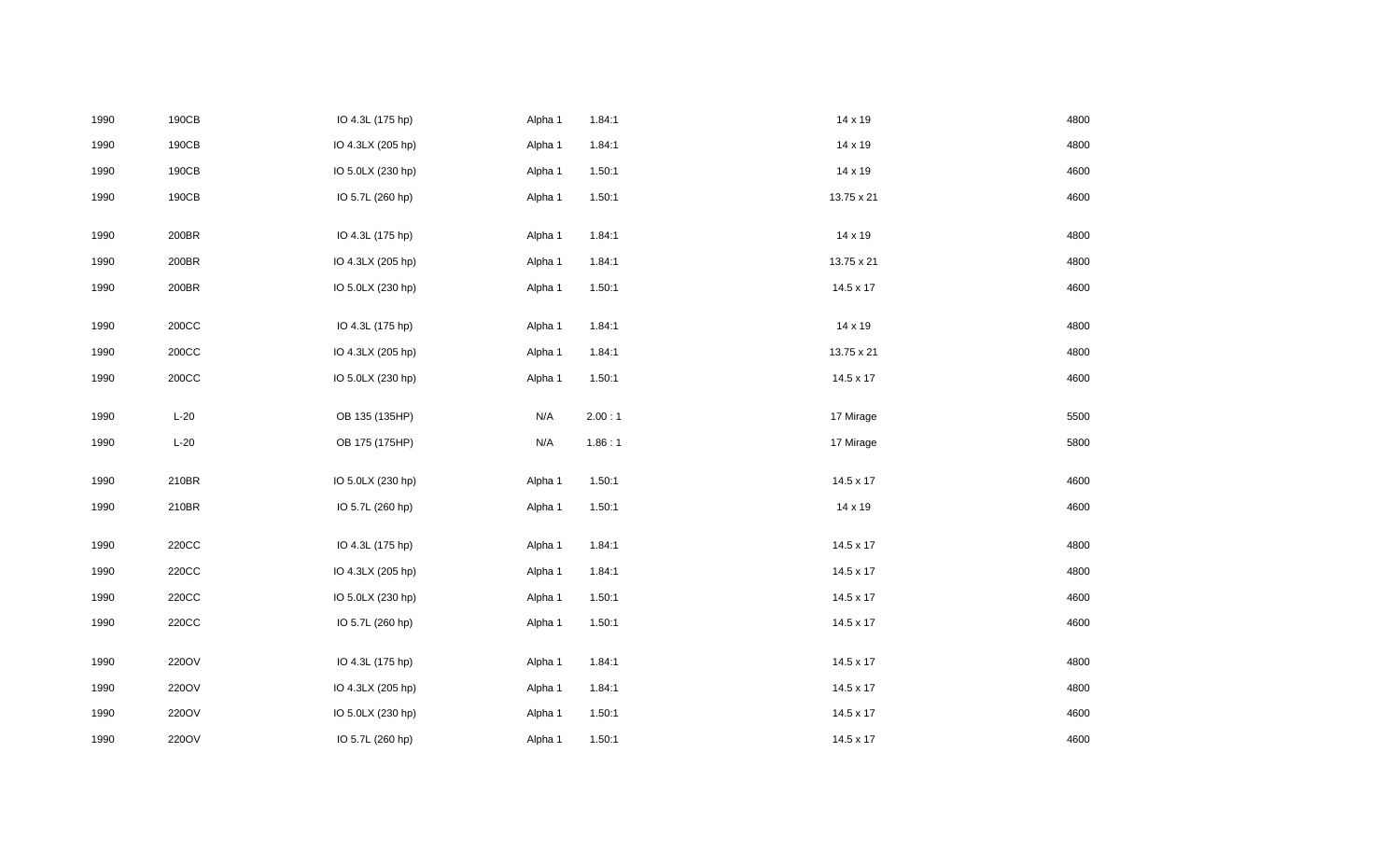| 1990 | 220DA    | IO 4.3L (175 hp)   | Alpha 1 | 1.84:1 | 14 x 19          | 4800 |
|------|----------|--------------------|---------|--------|------------------|------|
| 1990 | 220DA    | IO 4.3LX (205 hp)  | Alpha 1 | 1.84:1 | 14 x 19          | 4800 |
| 1990 | 220DA    | IO 5.0LX (230 hp)  | Alpha 1 | 1.50:1 | 15.25 x 15       | 4600 |
| 1990 | 220DA    | IO 5.7L (260 hp)   | Alpha 1 | 1.50:1 | 14 x 19          | 4600 |
|      |          |                    |         |        |                  |      |
| 1990 | P-22     | IO 350 Magnum      | Alpha 1 | 1.50:1 | 21 Cleaver       | 4600 |
| 1990 | P-22     | IO 7.4L (330 HP)   | Bravo 1 | 1.50:1 | 23 Cleaver       | 4600 |
| 1990 | 230CC    | IO 5.7L (260 hp)   | Alpha 1 | 1.50:1 | $14.5 \times 17$ | 4600 |
| 1990 | 230CC    | IO 7.4L            | Bravo 1 | 1.50:1 | 21 Mirage        | 4600 |
|      |          |                    |         |        |                  |      |
| 1990 | $L-23$   | OB T-115 (115 HP)  | N/A     | 2.07:1 | 13.25 x 17       | 5250 |
| 1990 | $L-23$   | OB T-135 (135HP)   | N/A     | 2.00:1 | 15.25 x 19 SS    | 5500 |
|      |          |                    |         |        |                  |      |
| 1990 | $L-23CC$ | OB T-115 (115 HP)  | N/A     | 2.07:1 | 13.25 x 17       | 5250 |
| 1990 | $L-23CC$ | OB T-135 (135HP)   | N/A     | 2.00:1 | 14 x 19 SS       | 5500 |
| 1990 | 250DA    | IO 5.7L (260 hp)   | Alpha 1 | 1.50:1 | 15.25 x 15       | 4600 |
| 1990 | 250DA    | IO 7.4L (330 hp)   | Bravo 1 | 1.50:1 | 17 mirage        | 4600 |
|      |          |                    |         |        |                  |      |
| 1990 | 250DA    | IO T-4.3L (175 hp) | Alpha 1 | 1.84:1 | 13.75 x 21       | 4800 |
| 1990 | 250DA    | IO T4.3LX (205 hp) | Alpha 1 | 1.84:1 | 13.75 x 21       | 4800 |
| 1990 | 250DA    | IO 530D-TA (150hp) | Bravo 2 | 2.00:1 |                  | 3800 |
|      |          |                    |         |        |                  |      |
| 1990 | 260CC    | IO 5.7L (260 hp)   | Alpha 1 | 1.50:1 | 14.5 x 17        | 4600 |
| 1990 | 260CC    | IO 7.4L (330 hp)   | Bravo 1 | 1.50:1 | 19 Mirage        | 4600 |
| 1990 | 260CC    | IO T-4.3L (175 hp) | Alpha 1 | 1.84:1 | 13.5 x 23        | 4800 |
| 1990 | 260CC    | IO T4.3LX (205 hp) | Alpha 1 | 1.84:1 | 13.5 x 23        | 4800 |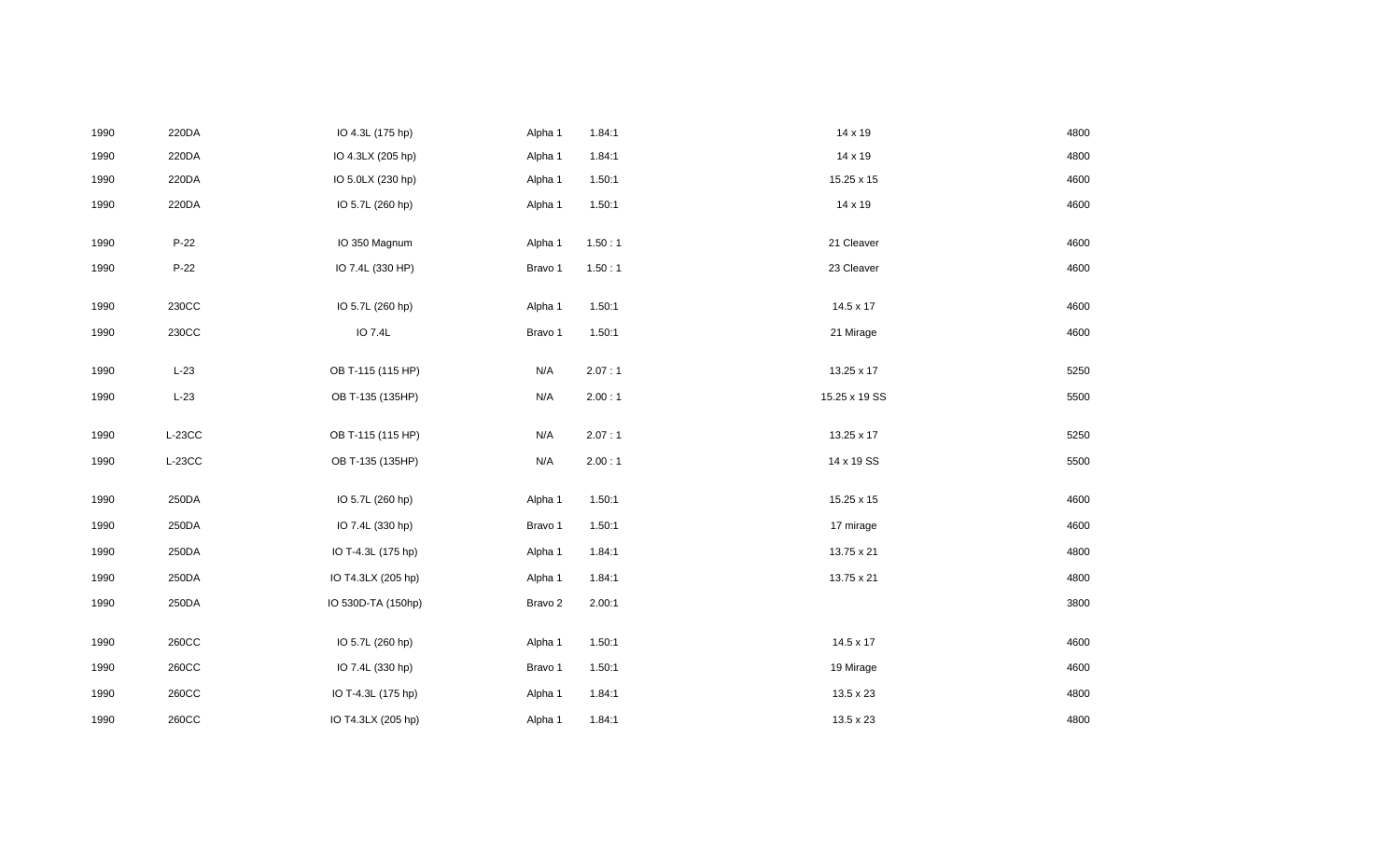| 1990 | 260CC  | <b>IO 530D-TA</b>     | bravo 2        | 2.00:1 |            | 3800 |
|------|--------|-----------------------|----------------|--------|------------|------|
| 1990 | 260OV  | IO 5.7L (260 hp)      | Alpha 1        | 1.50:1 | 14.5 x 17  | 4600 |
| 1990 | 260OV  | IO 7.4L (330 hp)      | Bravo 1        | 1.50:1 | 19 Mirage  | 4600 |
| 1990 | 260OV  | IO T-4.3L (175 hp)    | Alpha 1        | 1.84:1 | 13.5 x 23  | 4800 |
| 1990 | 260OV  | IO T4.3LX (205 hp)    | Alpha 1        | 1.84:1 | 13.5 x 23  | 4800 |
| 1990 | 260OV  | IO 530D-TA            | bravo 2        | 2.00:1 |            | 3800 |
|      |        |                       |                |        |            |      |
| 1990 | 270AJ  | IO T-5.7L (260 hp)    | Alpha 1        | 1.50:1 | 14 x 19    | 4600 |
| 1990 | 270AJ  | IO 530D-TA (150hp)    | Bravo 2        | 2.00:1 | 19.5 x 21  | 3800 |
| 1990 | $P-27$ | IO 7.4 L (330HP)      | Bravo 1        | 1.50:1 | 19 Mirage  | 4600 |
| 1990 | $P-27$ | IO 454 Mag (365 HP)   | Bravo 1        | 1.50:1 | 19 Mirage  | 5000 |
|      |        |                       |                |        |            |      |
| 1990 | $P-27$ | T-350 Magnum (270 HP) | Alpha 1        | 1.50:1 | 23 Mirage  | 4600 |
| 1990 | $P-27$ | T-7.4L (330 HP)       | Bravo 1        | 1.50:1 | 25 Mirage  | 4600 |
|      |        |                       |                |        |            |      |
| 1990 | 280DA  | IO T4.3L (175 hp)     | Alpha 1        | 1.84:1 | 14 x 19    | 4800 |
| 1990 | 280DA  | IO T4.3LX (205 hp)    | Alpha 1        | 1.84:1 | 13.75 x 21 | 4800 |
| 1990 | 280DA  | T-5.0LX (230 hp)      | Alpha 1        | 1.50:1 | 14.5 x 17  | 4600 |
| 1990 | 280DA  | IO T-5.7L (260 hp)    | Alpha 1        | 1.50:1 | 14 x 19    | 4600 |
| 1990 | 280DA  | IO T-530D-TA (150 hp) | Bravo 2        | 2.00:1 |            | 3800 |
|      |        |                       |                |        |            |      |
| 1990 | 310DA  | IO T-5.7L (260 hp)    | Alpha 1        | 1.50:1 | 14 x 19    | 4600 |
| 1990 | 310DA  | IO T-7.4L (330 hp)    | bravo 1        | 1.50:1 | 19 Mirage  | 4600 |
| 1990 | 310DA  | VD T-5.7L (260 hp)    | <b>B/W 71C</b> | 1.50:1 | 17 x 16C   | 4400 |
| 1990 | 310DA  | VD T-7.4 L (340 hp)   | <b>B/W 72C</b> | 1.50:1 | 17 x 17C   | 4400 |
| 1990 | 310DA  | VD T-7.4 L (340 hp)   | Hurth 630      | 1.50:1 | 17 x 17C   | 3800 |
| 1990 | 310DA  | IO T-636D-TA (180 hp) | Bravo 2        | 2.00:1 | 19.5 x 21  | 3800 |